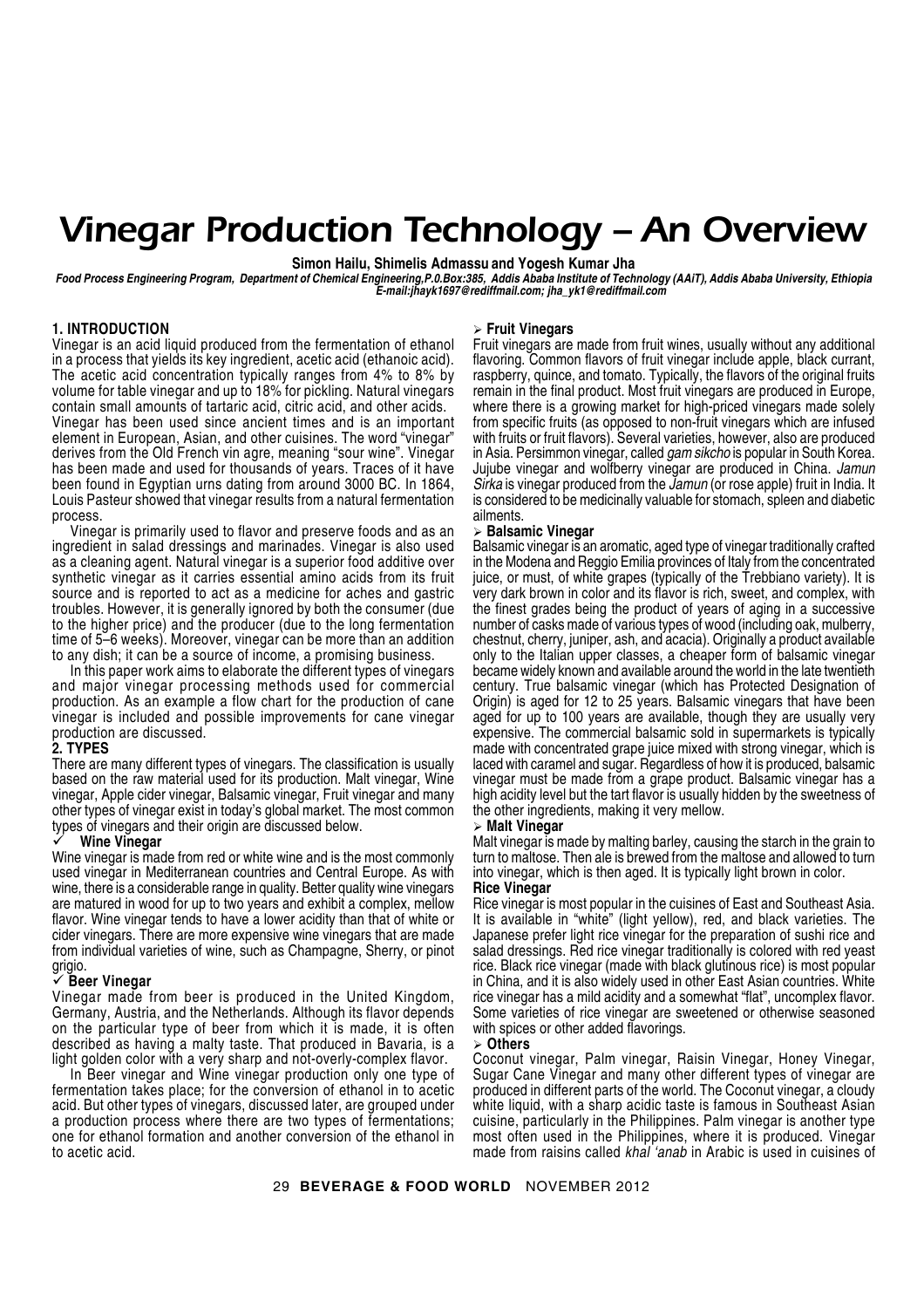the Middle East. Though Vinegar made from honey is rare, commercially available honey vinegars are produced in Italy, France, Romania and Spain.

# **3. VINEGAR PRODUCTION**

#### **3.1. Raw Materials**

The major raw materials for the production of vinegar are alcohol containing liquid, Acetobacter, a genus of aerobic bacteria, oxygen, and some times herbs and fruits as a flavoring agent.

#### **Alcohol Containing Liquid**

Vinegar can be made from a variety of diluted alcohol products, the most common being wine and beer. Alternatively an alcohol product can be prepared through fermenting carbohydrate in rice, sugar cane, or malt anaerobically by yeast. The resulting alcohol product is pasteurized, filtered and then diluted to adjust the alcohol content and then used for vinegar production.

# **Bacterial Cultures**

*Acetobacter acetii* cultures are used for vinegar production. These perfectly work at a temperature of 28 °C (82 °F) with full air injection. The lowest temperature that the bacteria can tolerate is 20 °C (68 °F) and the maximum temperature is 33 °C (91 °F). Below and above these temperatures, there is no conversion from alcohol into acetic acid. The starting alcohol should be lower than 7.5 % (v/v) and there should be no free Sulfites.

In the natural processes, Acetobacters are allowed to grow over time. However, mother of vinegar is added as a source of Acetobacter for commercial production. Mother of vinegar is the gooey film that appears on the surface of the alcohol product as it is converted to vinegar. Mother of vinegar is skimmed off the top and added to subsequent batches of alcohol to speed the formation of vinegar. It consist natural carbohydrate called cellulose and this film holds the highest concentration of Acetobacters. Sometimes in the vinegar factory acetozym nutrients are added in to the alcohol liquid as a bacterial culture. Acetozym nutrients are manmade powdered form of mother of vinegar.

# **Flavoring Agent**

Herbs and fruits are often used to flavor vinegar. Commonly used herbs include tarragon, garlic, and basil. Popular fruits include raspberries, cherries, and lemons.

#### **Processing Methods**

Vinegar is the product obtained as a result of impartial oxidation of alcohol in a fermenting sugar containing fruit or cane juice, molasses, fermented mash of malted grain, honey, syrups, etc. It is made from the fermentation of ethanol by acetic acid bacteria. The ethanol may be derived from many different sources including wine, cider, beer or fermented fruit juice. For wine vinegar and beer vinegar the production process only includes fermentation for the conversion of the alcohol present in the raw materials in to acetic acid. However, in other types of vinegar such as fruit vinegars or cane vinegars two major processing steps are carried out; one for the production of ethanol alcohol from raw materials and the other for the conversion of the ethanol produced in to acetic acid. Vinegar contains, mainly, acetic acid by weight and small quantities of alcohol, glycerol, easters, sugars, and salts. To find pure acetic acid the vinegar is subjected to purification by distillation.

The transformation of wine or fruit juice to vinegar is a chemical process in which ethyl alcohol undergoes partial oxidation that results in the formation of acetaldehyde. Then, the acetaldehyde is converted into acetic acid. Thus, it can be said that the production of vinegar involves two types of biochemical reactions: alcoholic fermentation and oxidation of alcohol in to acid.

Alcoholic fermentation of carbohydrate is the first critical step in the production of vinegar and takes place under anaerobic condition. In this step sugar is fermented to alcohol by the action of yeast species as follows.

 $C_6H_{12}O_6$  (Glucose)  $\xrightarrow{\text{Yeast}}$  2C<sub>2</sub>H<sub>5</sub>OH (Ethyl Alcohol) + 2CO<sub>2</sub> + Energy

Oxidation of alcohol to acid is the second major step in the production of vinegar and is aerobic process. In this step alcohol is

oxidized to acetic acid by the action of acetic bacteria; the species of Acetobacter.

# Acetic Acid

# 2C<sub>2</sub>H<sub>5</sub>OH (Ethyl Alcohol)+O $_2$   $\frac{\text{Bacteria}}{\text{Bacteria}}$   $\rightarrow$  CH $_3$ COOH(Acetic Acid) + H $_2$ O + Energy

Commercial vinegar is produced either by fast or slow fermentation processes. In the slow, or natural, process, vats of cider are allowed to sit open at room temperature. During a period of several months, the fruit juices ferment into alcohol and then oxidize into acetic acid. Slow methods generally are used with traditional vinegars; fermentation proceeds slowly over the course of weeks or months. The longer fermentation period allows for the accumulation of a nontoxic slime composed of acetic acid bacteria and soluble cellulose, known as the mother of vinegar.

Fast methods add mother of vinegar (i.e., bacterial culture) to the source liquid before adding air using a Venturi pump system or a turbine to promote oxygenation to obtain the fastest fermentation. In fast production processes, vinegar may be produced in a period ranging from 20 hours to three days. In the modern commercial production of vinegar, the generator method and the submerged fermentation method are employed. These methods are based on the goal of infusing as much oxygen as possible into the alcohol product

The three common methods used for vinegar production are the generator or trickling method, the submerged fermentation or the Acetator method and the Orleans traditional method. Traditionally natural spontaneous fermentation is also used. The Generator method is the quicker one and is generally used in commercial vinegar production.

# **3.1.1. The Orleans Method**

The Orleans process is one of the oldest and well known methods for the production of vinegar. It is a slow, continuous process, which originated in France. High grade vinegar is used as a starter culture, to which wine is added at weekly intervals. The vinegar is fermented in large (200 liter) capacity barrels. Approximately 65 to 70 liters of high grade vinegar is added to the barrel along with 15 liters of wine. After one week, a further 10 to 15 liters of wine are added and this is repeated at weekly intervals. After about four weeks, vinegar can be withdrawn from the barrel (10 to 15 liters per week) as more wine is added to replace the vinegar. One of the problems encountered with this method is that of how to add more liquid to the barrel without disturbing the floating bacterial mat. This can be overcome by using a glass tube which reaches to the bottom of the barrel. Additional liquid is poured in through the tube and therefore does not disturb the bacteria. Wood shavings are sometimes added to the fermenting barrel to help support the bacterial mat.

# **Manufacturing Steps**

- 1) Wooden barrels are laid on their sides. Bungholes are drilled into the top side and plugged with stoppers. Holes are also drilled into the ends of the barrels.
- 2) The alcohol is poured into the barrel via long-necked funnels inserted into the bungholes. Mother of vinegar is added at this point. The barrel is filled to a level just below the holes on the ends. Netting or screens are placed over the holes to prevent insects from getting into the barrels.
- 3) The filled barrels are allowed to sit for several months. The room temperature is kept at approximately 85°F (29°C). Samples are taken periodically by inserting a spigot into the side holes and drawing liquid off. When the alcohol has converted to vinegar, it is drawn off through the spigot. About 15% of the liquid is left in the barrel to blend with the next batch.

# **3.1.2. The Generator Method**

Because the Orleans process is slow, other methods have been adapted to try and speed up the process. This method uses a generator (figure 1), which is an upright tank filled with beech wood shavings and fitted with devices which allow the alcoholic solution to trickle down through the shavings in which the acetic acid bacteria are living.

Generators of various sizes (15 feet in diameter and 20 feet in

30 **BEVERAGE & FOOD WORLD** NOVEMBER 2012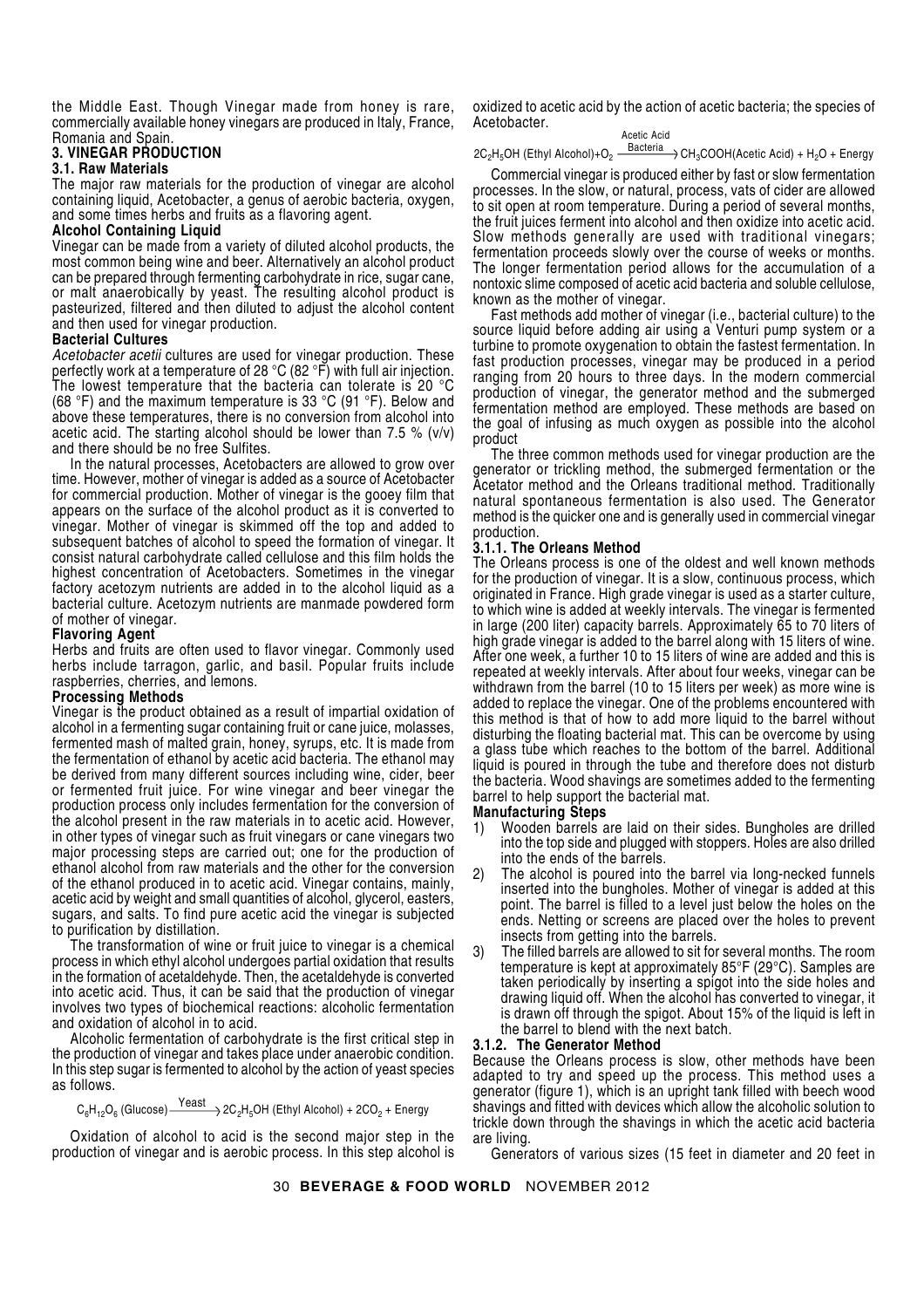length) are used. The generator consists of a cylindrical tank with a perforated false bottom supporting beech-wood shavings or similar material that will help increase the flow of air from this bottom that has an exit at the top. A mix is prepared which consist of an adjusted solution of alcohol acidified with acetic acid and special nutrients for the growth of acetic acid bacteria. The latter, spies of the genus Acetobacter, are inoculated into the beech-wood shavings. The mix is applied in a trough at the top of the chamber and allowed to trickle down over the shavings. The mix is collected at the bottom of the generator and is re-circulated over the shavings resulting in more oxidation of alcohol until vinegar of the desired strength is obtained. Oxidation of alcohol by bacteria may result in the development of temperatures high enough top kill them. In order to keep the temperature down to 25 to 30<sup>o</sup>C, cooling coils need to be provided. The generator method is quicker in comparison to other methods and the vinegar may be produced within a period of 10 days. This method is usually used to manufacture distilled vinegar. After collection of the vinegar distillation process takes place to concentrate the product.



**Fig1:** *Generator for Vinegar Production (Source: www.studentsguide.in)*

#### **Manufacturing Steps**

- 1) Tall oak vats are filled with vinegar-moistened beech wood shavings, charcoal, or grape pulp. The alcohol product is poured into the top of the vat and slowly drips down through the fillings.
- 2) Oxygen is allowed into the vats in two ways. One is through bungholes that have been punched into the sides of the vats. The second is through the perforated bottoms of the vats. An air compressor blows air through the holes.
- 3) When the alcohol product reaches the bottom of the vat, usually within in a span of several days to several weeks, it has converted to vinegar. It is poured off from the bottom of the vat into storage tanks. The vinegar produced in this method has very high acetic acid content, often as high as 14%, and must be diluted with water to bring its acetic acid content to a range of *5-6%.*
- 4) To produce distilled vinegar, the diluted liquid is poured into a boiler and brought to its boiling point. A vapor rises from the liquid and is collected in a condenser. It then cools and becomes liquid again. This liquid is then bottled as distilled vinegar.

# **3.1.3. The Submerged Fermentation Method**

In the submerged fermentation method a tank filled with alcohol is pumped with oxygen and maintained at warm temperature. Primarily used to produce wine vinegars, this process was developed in the 1950s, using tanks called acetators. The wine is kept at a temperature between 26 and 38 degree centigrade while nutrients and air are pumped in to the mixture. The submerged fermentation method is commonly used in the production of wine vinegars.

Submerged vinegar systems are most commonly used by corporations who produce high quantities of vinegar with a high content of acetic acid. Submerged vinegar processing systems work with the continuous aeration of the liquid. The vinegar bacteria are floating in the liquid and do not produce a vinegar mother. Using this system, there is no slime in the machine and the ready vinegar is exceptionally clean and typical. Two systems are used:

#### **Turbine Systems**

work with a turbine at the bottom of the tank and bring the air into the liquid. Those turbine machines can be controlled automatically with an electronic system: The vinegar is pumped out of the machine when it is ready and is then refilled with wine. These systems are suitable for producers who plan to make more than 50,000 liters of vinegar per year.

# **Venturi Air Systems**

are smaller and cheaper than turbine systems. The processing is done with a pumping system in a closed stainless steel tank. The air is brought into the liquid with a Venturi air nozzle, which brings air into the pumped liquid. The air bubbles have the same size like the turbine bubbles. The processing time of venturi systems is around 30 % longer than turbine systems, but this is better for quality, because of the lower aeration there is not so much flavor loss. As tastings showed, vinegars from these machines are always better and fruitier.

The changing is done after manual controlling of acetic acid content with a pump or with the pump inside the machine. The refilling is done with an external pump. These machines are very competitive and are available from 20 liters filling up to 600 liters filling. At the moment the venturi air system is the most common processing system for small and medium vinegar makers around the world.

# **Manufacturing Steps**

- 1) Production plants are filled with large stainless steel tanks called acetators. The acetators are fitted with centrifugal pumps in the bottom that pump air bubbles into the tank in much the same way that an aquarium pump does.
- 2) As the pump stirs the alcohol, acetozym nutrients are piped into the tank. The nutrients spur the growth of Acetobacter on the oxygen bubbles. A heater in the tank keeps the temperature between 80 and 100°F (26-38°C).
- 3) Within a matter of hours, the alcohol product has been converted into vinegar. The vinegar is piped from the acetators to a plateand-frame filtering machine. The stainless steel plates press the alcohol through paper filters to remove any sediment, usually about 3% of the total product. The sediment is flushed into a drain while the filtered vinegar moves to the dilution station.

#### **3.2. Quality Control**

Two factors require special attention when making vinegar: oxygen supply and temperature. Oxygen should be spread throughout the mixture. The temperature of fermenting cider should be kept at around 28 °C.

In the Orleans Method, bungholes must be checked routinely to ensure that insects have not penetrated the netting. In the generator method, great care is taken to keep the temperature inside the tanks in the 80-100°F range (26-38°C). Workers routinely check the thermostats on the tanks. Because a loss of electricity could kill the Acetobacters within seconds, many vinegar plants have backup systems to produce electrical power in the event of a power shutdown. Sometimes in the generator method undesirable microorganisms might spoil the vinegar. For example the vinegar eelworm (Turbatrix aceti) causes deterioration of flavor and appearance. Therefore, care should be taken to check contamination by undesirable bacteria or moulds or establishment of eelworm. The generator may be periodically disinfected to avoid contamination.

When the vinegar is fully fermented, it should be stored in separate containers or wooden barrels. The best place is cool (under 10°C) and dark. Before using the vinegar, it should be cleaned by filtering.

# **4. Cane Vinegar Production**

Cane vinegar, made from sugar cane juice, is most popular in the Philippines, in particular, the Ilocos Region of the northern Philippines, although it is also produced in France and the United States. It ranges from dark yellow to golden brown in color and has a mellow flavor, similar in some respects, to rice vinegar, though with a somewhat "fresher" taste.

Sugarcane is well known and grown widely in Ethiopia and its juice is a good choice for natural vinegar because of its high sugar

31 **BEVERAGE & FOOD WORLD** NOVEMBER 2012